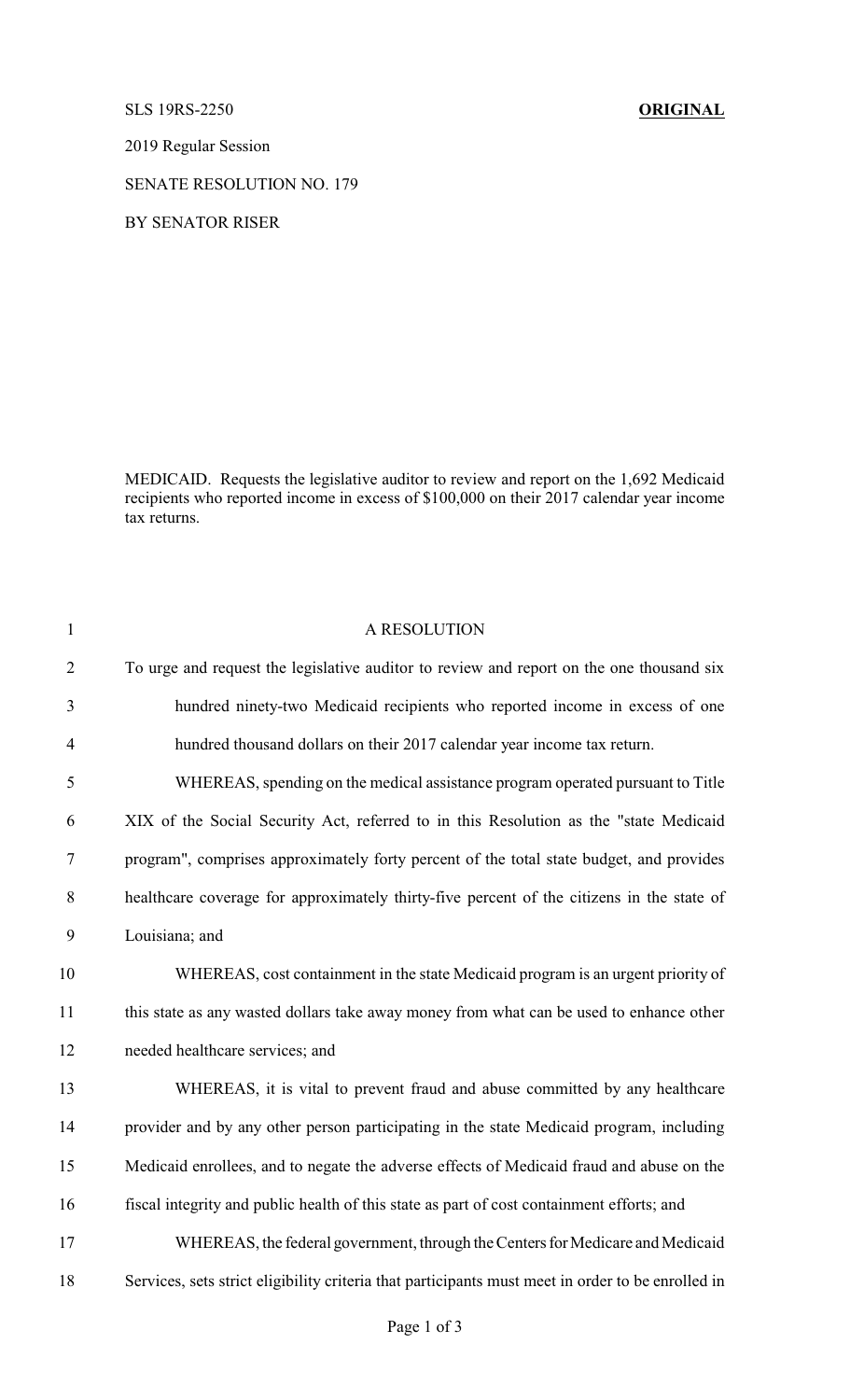SLS 19RS-2250 **ORIGINAL**

## $\overline{\text{SR NO}}$  179

 the state Medicaid program, including income limits based on household size and federal poverty levels; and

 WHEREAS, the Louisiana Department of Revenue found that nearly eighty-four thousand Medicaid enrollees had income that could disqualify them from participating in the state Medicaid program; and

 WHEREAS, the Louisiana Department of Revenue further identified one thousand six hundred ninety-two enrollees who reported income of more than one hundred thousand dollars on their 2017 calendar year income tax returns; and

 WHEREAS, the legislative auditor issued a report in November 2018, *Medicaid Eligibility: Wage Verification Process of the Expansion Population*, noting likely improper payments for ineligible Medicaid enrollees totaling up to eighty-five and one half million dollars, and another report in December 2018, *Medicaid Eligibility: Modified Gross Income Determination Process,* noted ineligible Medicaid enrollees and possible annual costsavings of up to one hundred eleven million dollars if processes were strengthened and errors were eliminated.

 THEREFORE, BE IT RESOLVED that the Senate of the Legislature of Louisiana does hereby urge and request the legislative auditor to review and report on those Medicaid enrollees who reported income in excess of one hundred thousand dollars on their 2017 calendar year income tax returns.

 BE IT FURTHER RESOLVED that the Louisiana Department of Health will provide assistance to the legislative auditor during these reviews.

 BE IT FURTHER RESOLVED that the legislative auditor communicate findings to the Louisiana Department of Health so the department can use this information in its eligibility redetermination process.

- BE IT FURTHER RESOLVED that a copy of this Resolution be transmitted to the
- Louisiana Department of Health and the legislative auditor.